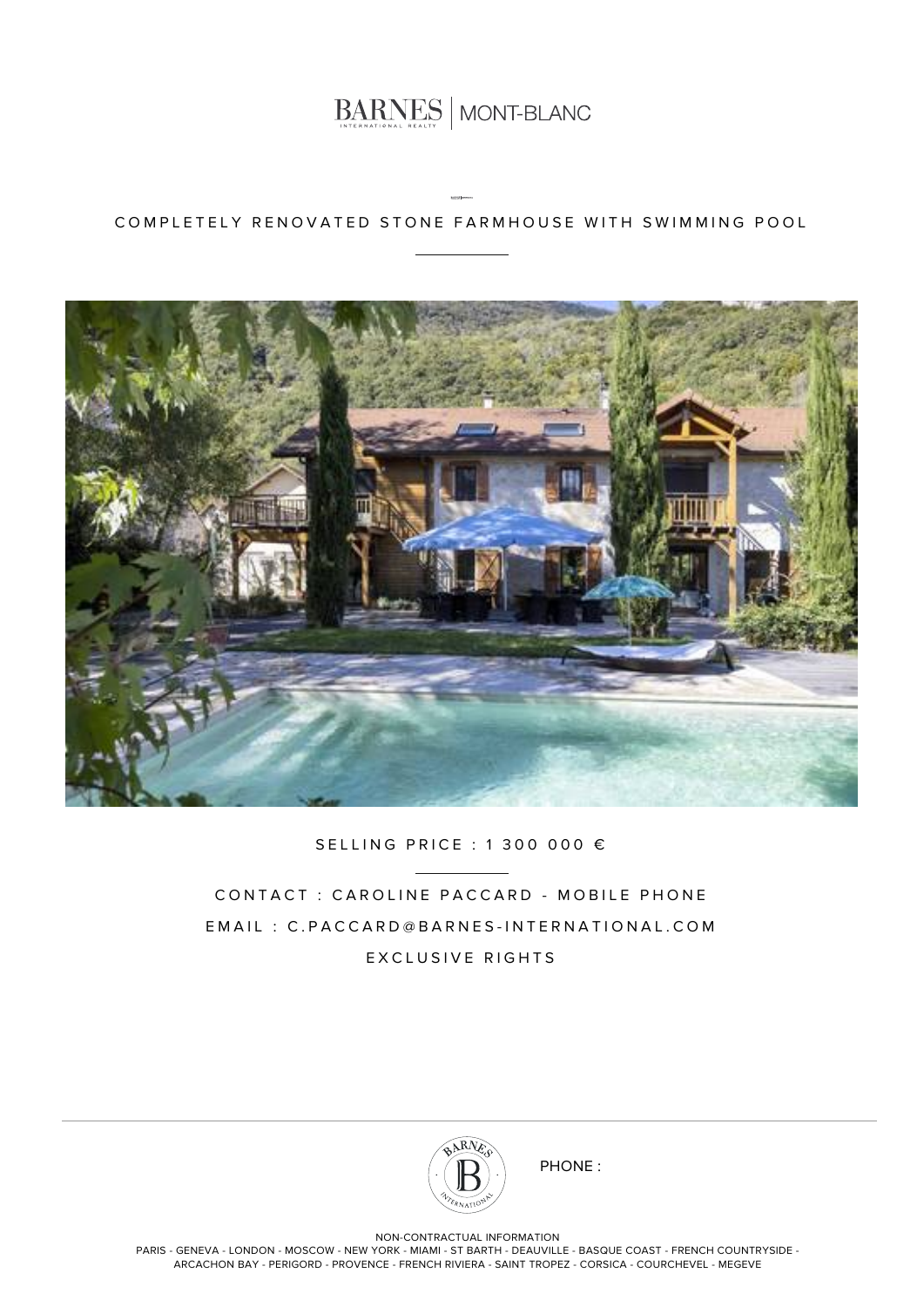

#### **DESCRIPTION**

Located in the hamlet of Châtel, this old stone vineyard farmhouse completely renovated with quality materials offers a privileged living environment out of sight. The interior layout includes on the garden level a spacious kitchen equipped with a Godin piano and a wood-burning stove, a living room with a Nantua stone fireplace, a single-storey bedroom and a laundry room. Upstairs a large bedroom with outdoor terrace, 2 bedrooms, a bathroom, 1 full suite with bathroom and terrace, a bedroom with shower / sauna and an additional bathroom. The outdoor park of more than 3600 m2 fully enclosed and planted with trees includes a large heated swimming pool and a pétanque court. Close to schools and college, the TGV station and all amenities. 1 hour from Geneva and 30 minutes from Aix-les-Bains.

## CARACTÉRISTIQUES

| $\mathbb{R}^n$ . $\mathbb{R}^n$ . The same state of $\mathbb{R}^n$ is the same state of $\mathbb{R}^n$ |                            |                            |
|--------------------------------------------------------------------------------------------------------|----------------------------|----------------------------|
| Number of lots : -                                                                                     | * Fees chargeable : Seller | Terms tenant loads : -     |
| Balcony Surface: -                                                                                     | Elevator: No               | Swimming pool: Yes         |
| Land area (m2) : 3,595 m <sup>2</sup>                                                                  | Bedrooms: -                | Annual charges : -         |
| Type of property: House / Villa                                                                        | $Fees: -$                  | Surface: $250 \text{ m}^2$ |

Price of the discounted value : - Monthly rent : -



PHONE :

NON-CONTRACTUAL INFORMATION

PARIS - GENEVA - LONDON - MOSCOW - NEW YORK - MIAMI - ST BARTH - DEAUVILLE - BASQUE COAST - FRENCH COUNTRYSIDE - ARCACHON BAY - PERIGORD - PROVENCE - FRENCH RIVIERA - SAINT TROPEZ - CORSICA - COURCHEVEL - MEGEVE